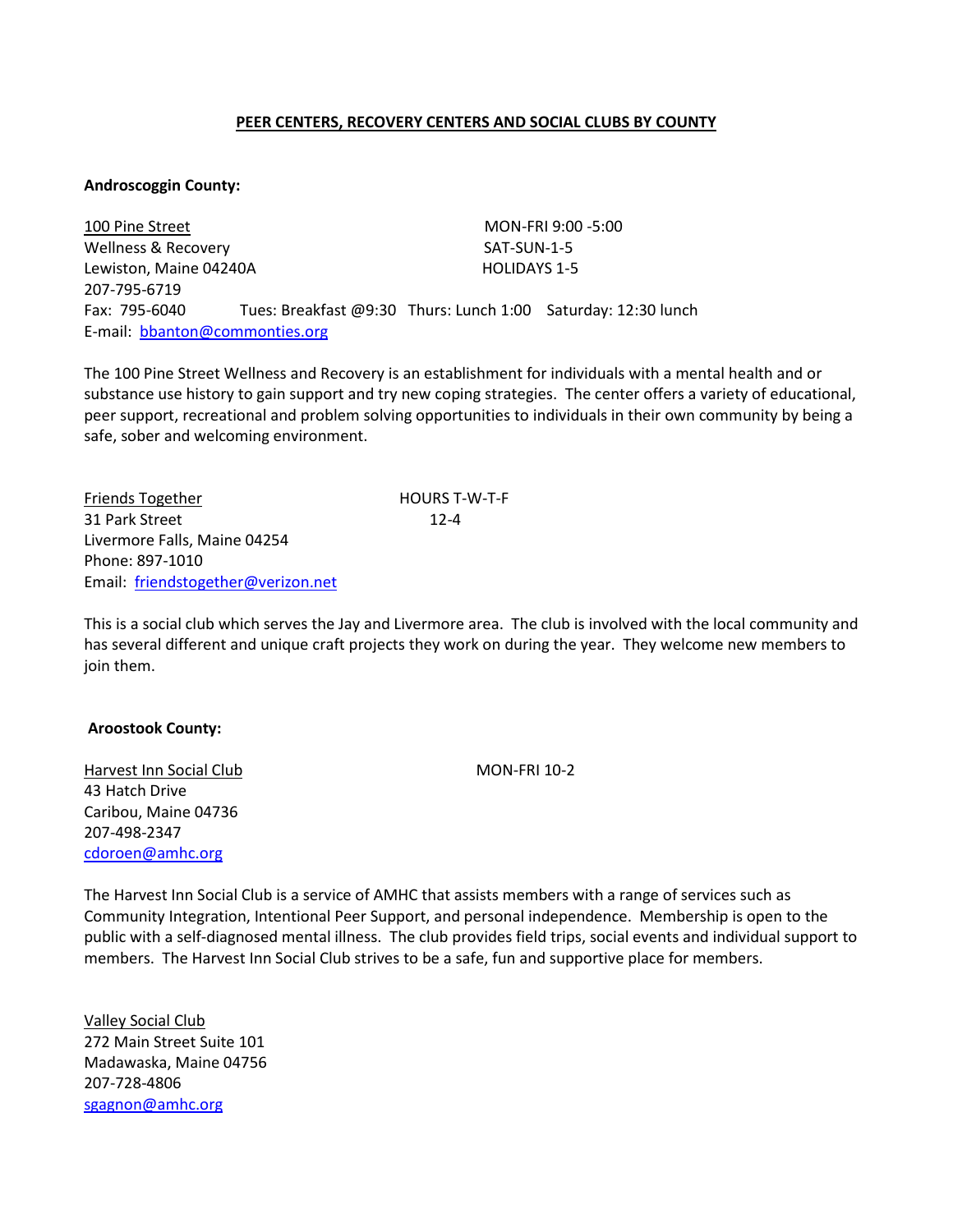Valley Social Club is a service of Aroostook Mental Health Center that assists members who have a selfdiagnosed mental illness or substance abuse issues. The club provides field trips, social events and individual support to members.

**Cumberland County:** Amistad 66 State Street 2<sup>nd</sup> floor Portland, Maine 04104-0992 207-773-1956 Fax: 207-773-2087 E-mail Amistad1@maine.rr.com Website[: http://www.amistadinc.com/](http://www.amistadinc.com/)

*The mission of Amistad is to foster a community of people who are facing mental health and other life challenges, develop peer services, and advocate for changes to the mental health system which are based on a belief in recovery, and respect for meaningful consumer voice.* 

Learning Resource Center 1986 1997 1998 1998 7 days 9am--7pm 174 Mere Point Road Brunswick, Maine 04011 207-373-4273 Email: [ahargraves@sweetser.org](mailto:ahargraves@sweetser.org) Fax: 373-4284

The LRC open 7 days a week. It is a place where peers can connect with other peers. Activities such as crafts, gardening, and disc golf are part of the weekly calendar of events. The center is always ready to welcome new members.

Portland Recovery Community Center 468 Forrest Avenue Suite A Portland, Maine 207-553-2575 Fax: 207-512-1202 Website[: www.portlandrecovery.org](http://www.portlandrecovery.org/)

The Portland Recovery Community Center stands as a safe haven for people from every addiction recovery pathway and for recovery allies.

The Gathering Place Thurs 12-3 15 Depot Street **Peer Support Group** Bridgton, Maine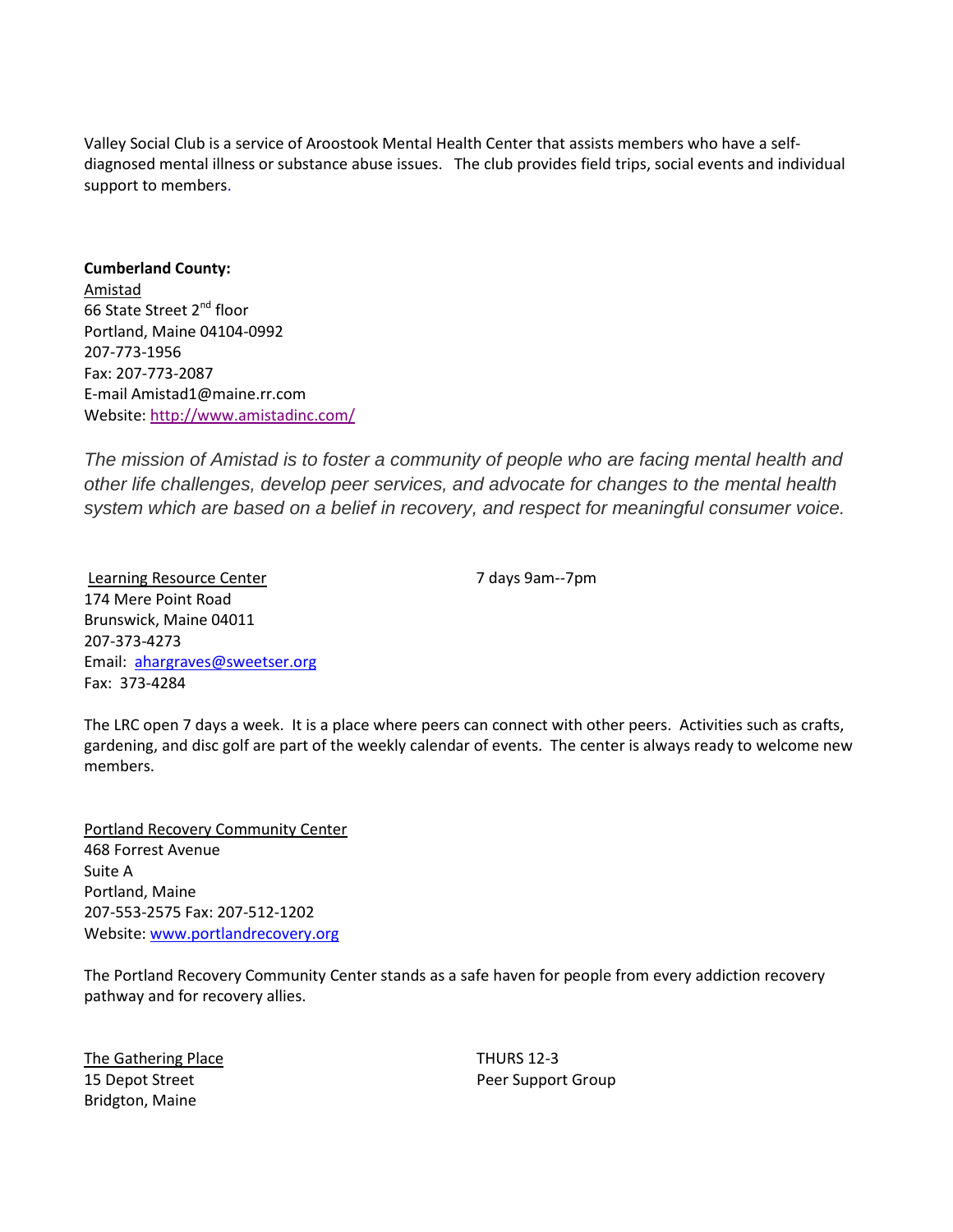207-583-5235 No fax or email Tricia Wakefield (President)

**Kennebec County:**

LINC WELLNESS & RECOVERY CLUB MON-FRI 7-4:30 38 Memorial Drive Augusta, Maine 04330 PHONE: 207-622-5736 E-mail [thenderson@mocomaine.org](mailto:thenderson@mocomaine.org) Website: mocomaine.com/linc

LINC is a Wellness Center that focuses on personal wholeness. It's for people with a Mental Health or Substance Use Diagnosis who want to be creative, make social connections, contribute to the community, and have a willingness to learn about improving, enhancing, and directing their lives...to get from where they are, to where they want to go.

Waterville Social Club MON-THURS 8-6 32 Ticonic Street FRIDAY 8-8 Waterville, Maine 04901 Meals served at 4 daily PHONE: 207-873-1027 FAX 207-873-1027 E-MAIL [gstevens@mocomaine.com](mailto:gstevens@mocomaine.com) Website: mocomaine.com/Waterville

The Waterville Social Club was opened in 1984 to offer assistance and support to people who are recovering from a severe or chronic mental illness or in conjunction with substance abuse issues. We do not offer therapy, but offer support in a social environment. Members are also offered recreational, educational and rehabilitative activities. The program believes in addressing the immediate and long range needs of each person. Their goal is to give each person the tools to live a productive and fulfilling life.

# **Oxford County:**

Beacon House **Beacon House COPEN 10-5** 3 Canal Street Lunch: Tues @ noon Rumford, Maine 04276 Phone: 207-369-0868 Fax: 364-2143 E mail: [hmerchant@ocmh.org](mailto:hmerchant@ocmh.org) Website: www.ocmhs.org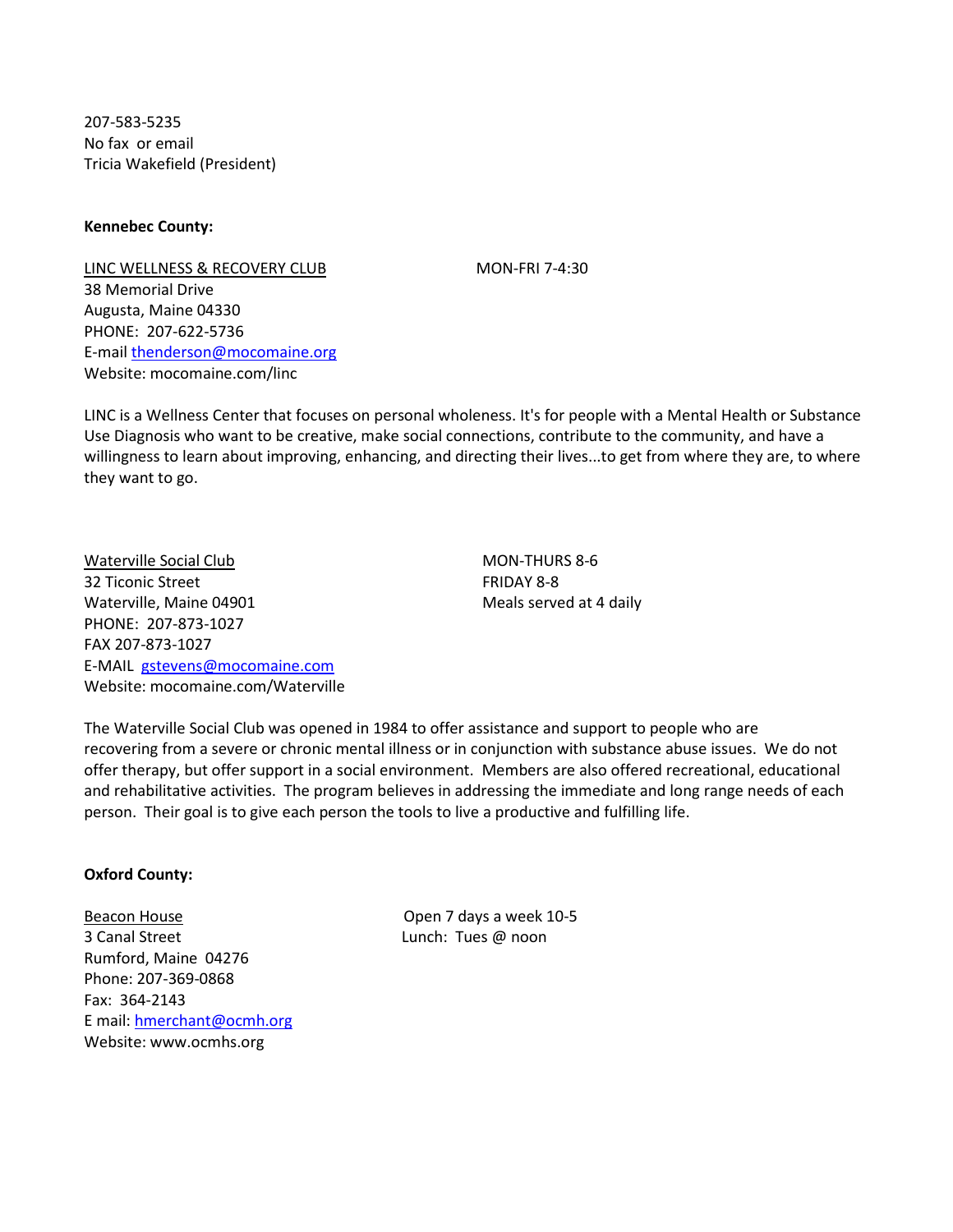The center offers support and assistance for people who are recovering from mental illness or substance abuse issues. They offer recreational and educational activities and look forward to opening their doors to new members

## **Penobscot County:**

Bangor Area Recovery Network 142 Center Street Brewer, Maine Phone: 207-561-9444 Website[: www.thebarnbangor.com](http://www.thebarnbangor.com/)

While all recovery is supported by the Bangor Area Recovery Network, the primary focus is to support and sustain recovery from alcohol and drug addiction.

Together Place MON-FRI 8-4 (Club) 150 Union Street Soup Kitchen 12-1:30 Mon thru Fri BANGOR, Maine 04401 Thrift Shop & Food Pantry Wed 9-1 207-941-2997 Snack bar 8:30-2:00 Mon thru Friday Fax: 941-2996 Food Pantry & Thrift Shop Wed 9-1 [angie@mmhc.us](mailto:angie@mmhc.us) (Angie Brown) Admin Assistant & TPSC co-manager

The program offers social, recreational and many educational programs for adults who face challenges in their lives.

## **York County:**

Common Connections MON-FRI -8:30-4:30 32 Alfred St. SAT-SUN 10-4 207-282-5455 Fax: 286-2762 [S\\_simpson@csimaine.com](mailto:S_simpson@csimaine.com)

Harmony Support Center 19 Washington Street Sanford, Maine 207-490-5253 [s\\_simpson@csimaine.com](mailto:s_simpson@csimaine.com)

Biddeford, Maine 04005 TUES-WED-FRI (reopen) 5:30-8:30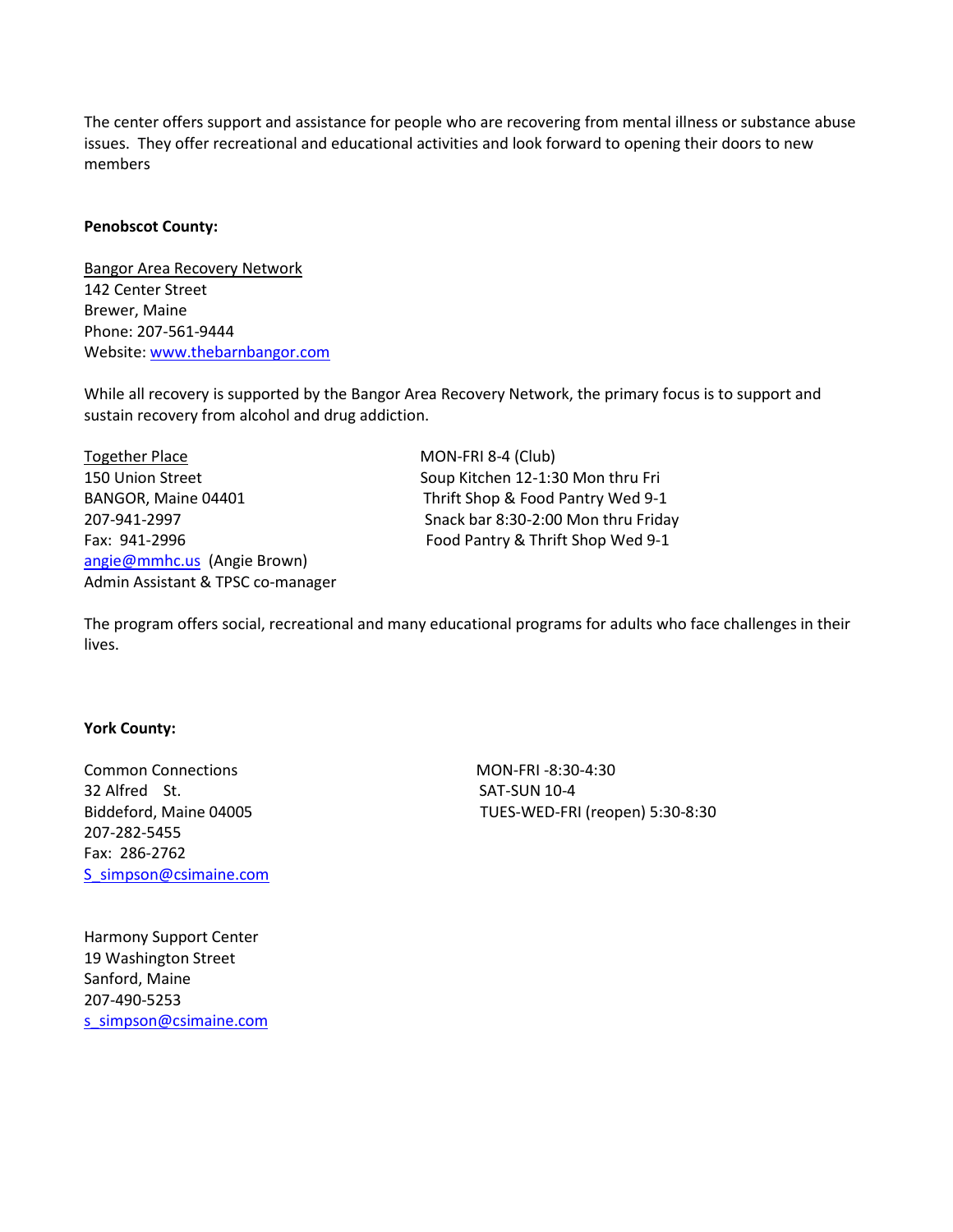## **Statewide Programs:**

#### **Advocacy Initiative Network of Maine**

Web site:<http://www.thenetwork123.com/> PO Box 878 Bangor, ME 04402-0878 E-mail: [ainfrontdesk@adelphia.net](mailto:ainfrontdesk@adelphia.net) Phone:(207) 951-7007

#### **Consumer Council of Maine**

Web site:<http://www.maineccsm.org/> 55 Middle Street, Suite 2 Augusta, Maine 04330 **Phone:** (207) 430-8300 **Toll Free:** (877) 207-5073 **Fax:** (207) 430-8301 **Email: [info@maineccsm.org](mailto:info@maineccsm.org)**

# **Maine Alliance for Addiction Recovery (MAAR)**

Website[: http://www.masap.org/site/maar.asp](http://www.masap.org/site/maar.asp) 295 Water Street Suite 200 Augusta, ME 04330 Office: 207.621.4111 Cell: 207.458.4366 Email: [dripley@masap.org](mailto:dripley@masap.org)

## **NAMI Maine**

1 Bangor Street Augusta, ME 04330 Ph: (207)622-5767 or 1-800-464-5767 Website: http://www.namimaine.org

**Club Houses in Maine Accredited by Clubhouse International [\(http://www.iccd.org/\)](http://www.iccd.org/)**

**Androscoggin County: Looking Ahead Clubhouse** Director: Kristine Berry 646 Main Street Lewiston, Maine 04240 Hours: 8:30 – 4:30 M-F Thursday evenings open until 7pm. Phone: 207-376-1711 Fax: 207-786-9630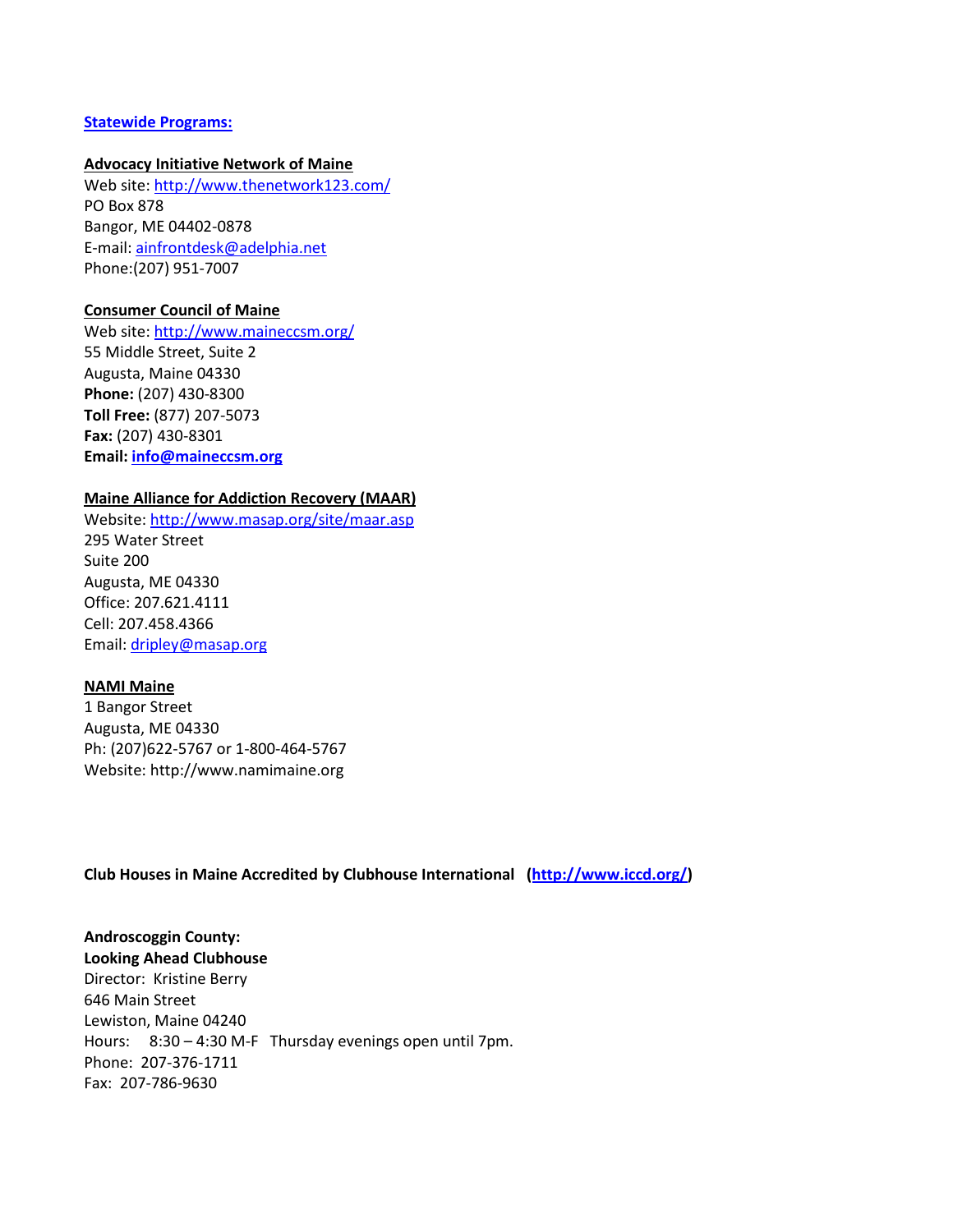The Clubhouses have an in-house prevocational program that focuses on members strengths – not their illnesses. The Clubhouses also offer educational resources to members and encourage them to further their education. Looking Ahead has some evening socials and weekend events on occasion.

Some members might not be ready to work, but they are welcome to attend a Clubhouse to deal with any feelings of loneliness and isolation. Membership provides an opportunity for growth and increased self-esteem as well as a sense of empowerment. The Clubhouse is a place where members can meet others, feel accepted and where they are treated with dignity and respect.

# **Kennebec County:**

**Capitol Clubhouse** Director: Kathy Reardon 37 Stone Street Augusta, Maine 04330 Hours: 8:30 – 4:30 207-629-9080 kreardon@kbhmaine.org

The Clubhouse Model of Psychiatric Rehabilitation is used with success at the Capitol Clubhouse in Augusta, the High Hopes Clubhouse in Waterville and Looking Ahead Clubhouse in Lewiston. Their mission is to improve the quality of life for adults who experience mental illness by providing social, educational and employment opportunities. The Clubhouses are independent programs of Kennebec Behavioral Health.

# **High Hopes Clubhouse**

Director: Lisa Soucie 26 College Avenue Waterville, Maine 04901 Hours: 8:00 – 4:00 Phone: 207-877-0038 Fax: 207-877-0322

The Clubhouses help to support members overcome barriers to employment by offering services such as job development, job placement, job and financial coaching and job support. A major component of Clubhouse is Transitional Employment. Transitional Employment offers members the chance to work at a paid part time job for 6-9 months. The Clubhouses have established partnerships with local businesses that provide these Transitional Employment opportunities. There is extensive support from both the Clubhouse and employer. High Hopes also has some weekend events and social gatherings planned on a monthly schedule.

## **Penobscot County: Unlimited Solutions Clubhouse**

Director: Carrie Lemos 30 Summer Street Bangor, Maine 04401 Hours: 8:00-4:00 Phone: 207-404-8383 Email: clemos@pchcbangor.com Web: www.lpchc.com/clubhouse Unlimited Solutions Clubhouse focuses on recovery from mental illness through the use of a therapeutic environment that includes responsibilities within the Clubhouse and outside the Clubhouse. The model features